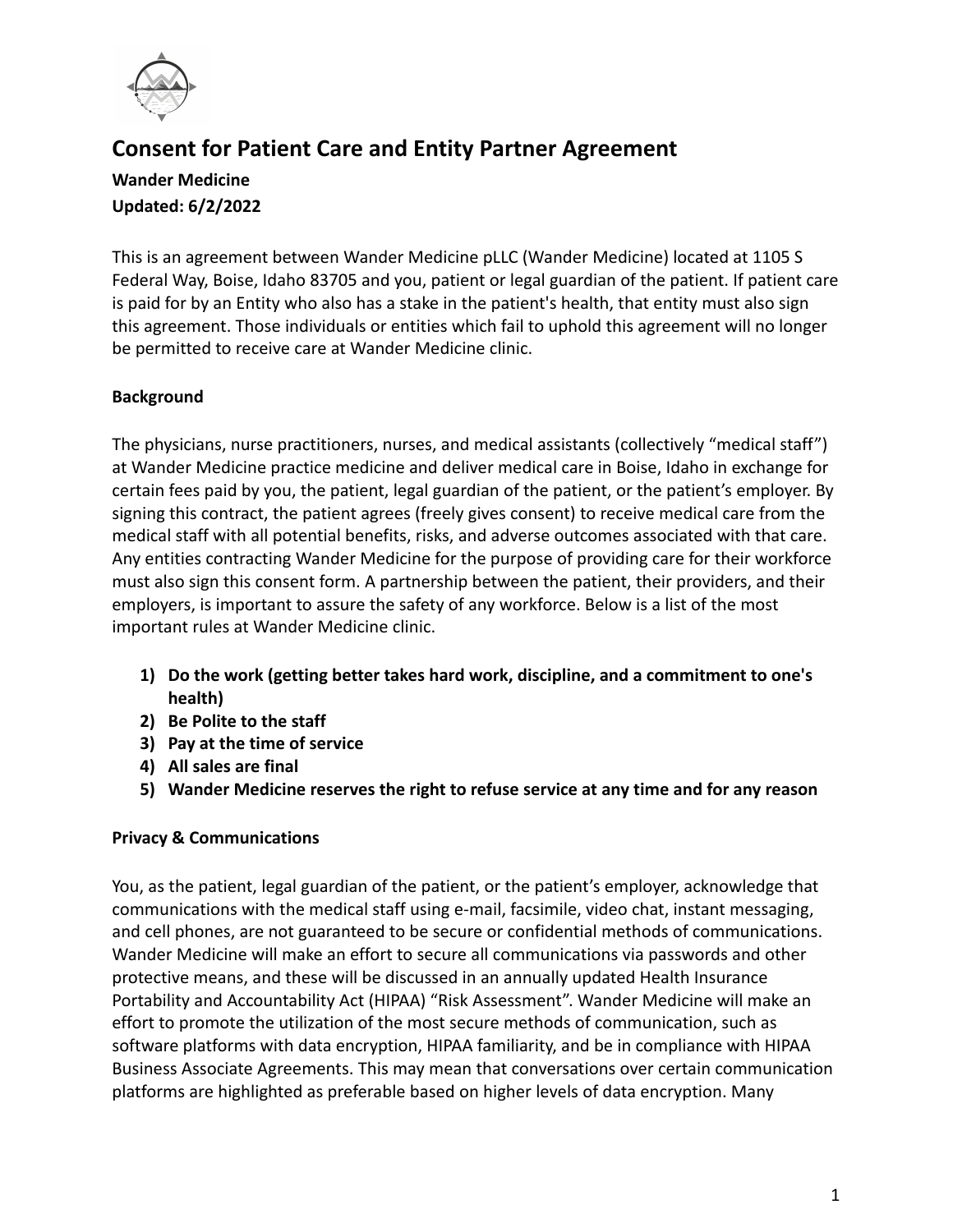

communication platforms, including email, will be made available to the patient. If the patient initiates a conversation in which the patient discloses "Protected Health Information (PHI)" on one or more of these communication platforms, the patient has then authorized Wander Medicine to communicate with the patient regarding PHI in the same format.

# **Email, Text, and Other Clinic Communication**

By signing this Consent/Agreement, the patient or entity gives Wander Medicine permission to send periodic emails, texts, and other forms of communication to any email address, phone number, or other communication platform provided by the patient or entity to Wander Medicine. Patients and entities have the ability to opt out of such communications at any time following a written request in the form of email or letter.

#### **Handouts, Educational Materials, and Protocols are for Patients and Business Partners Only**

Wander Medicine provides patients and occupational partners with handouts, educational materials, and protected company protocols to facilitate excellent care. These resources are meant solely for the patient or entity to whom they have been given. Any copying, publishing, redistribution, or other reuse of educational materials, handouts, or protocols provided to you, without expressed written consent from Wander Medicine, is strictly prohibited and punishable by law. Any information written on the wandermedicine.com blog or fullscope.org is available for all and may be redistributed with proper citation.

#### **Education for Future Healthcare Workers, Scientists, and Other Learners**

Wander Medicine takes pride in educating future medical assistants, lab technicians, undergraduate science majors, nurses, physicians, and other clinical providers. As such, certain students, residents, and other trainees, may be involved in your care. Wander Medicine sincerely thanks you for participating in the education of these future providers. By signing this document, you give Wander Medicine permission to allow trainees to be involved in your care.

#### **Pricing, Price Changes, and Available Services**

Affordable and transparent pricing is one of the cornerstones of Wander Medicine's philosophy. However, prices in the healthcare industry are constantly changing. Supplies, medications, and equipment often, and unpredictably, become unavailable. To account for a constantly changing environment, Wander Medicine reserves the right to change any of its prices at any time. Such price changes will be made at the sole discretion of Wander Medicine and are not negotiable. Any existing patients/ entity partners will be notified, in writing, at least 7 days prior to any such price change related to services to be rendered. Price changes regarding medications, labs, and other real products received, will be discussed with the patient/ entity partner immediately prior to any such transaction and may change daily. The prices listed on wandermedicine.com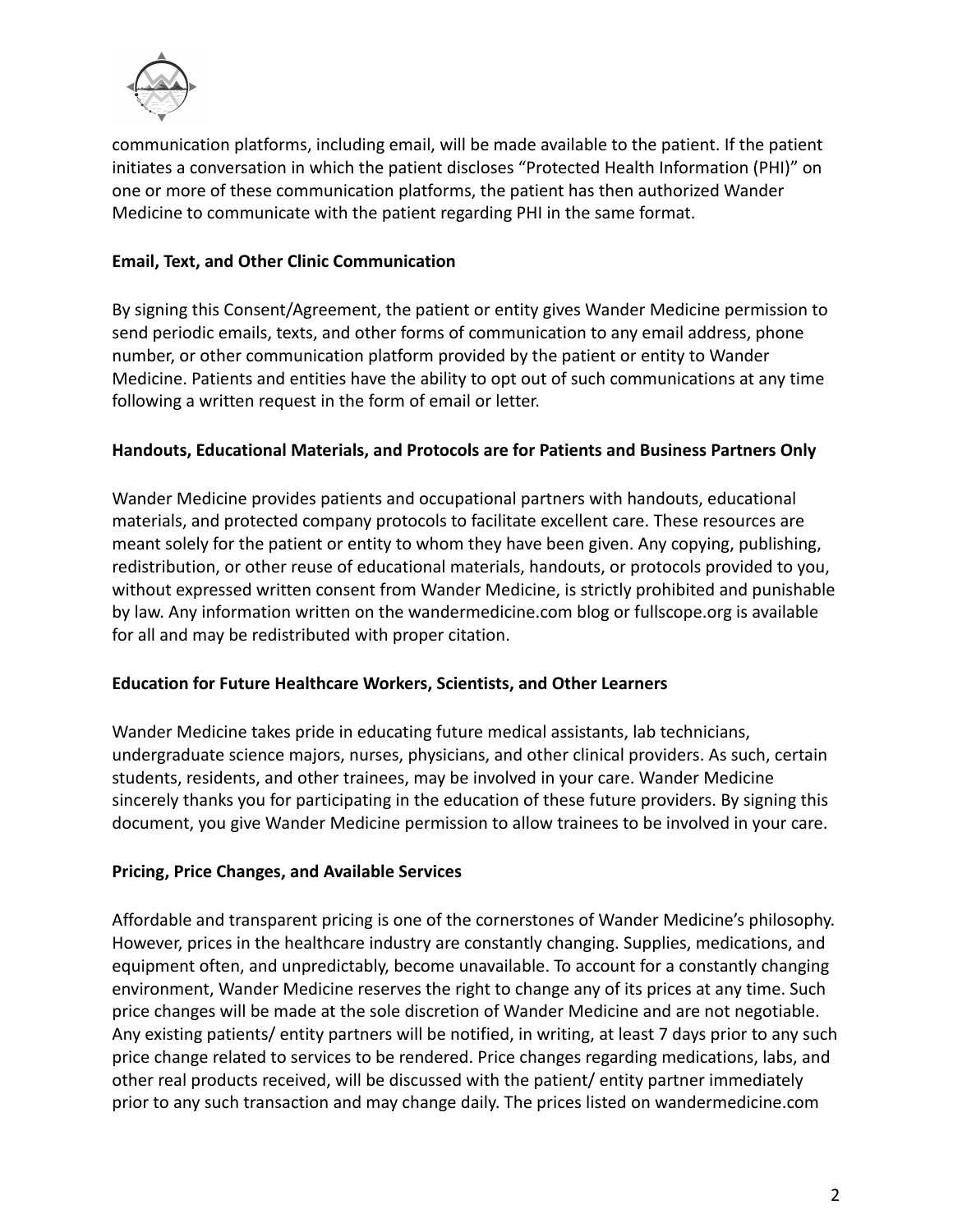

are subject to change. For the most up-to-date pricing, please enquire at the time of services. Wander Medicine reserves the right to add or remove any services, at any time, and without notice. If Wander Medicine has agreed to provide such a service to you or your workforce, Wander Medicine will continue to provide such a service for at least 30 days after notification of cancellation via a written letter is received from the patient/ entity.

## **Medical Insurance**

Wander Medicine does not accept any form of medical insurance and cannot provide services to individuals covered by Medicare or Medicaid, that these entities would otherwise pay for (per Medicare Law). In addition, Wander Medicine does not offer any assistance with billing, processing, or collection of insurance claims. Wander Medicine does not provide ICD or CPT codes for services, supplies, medications, or other tangible goods provided and received. Please do not expect any assistance or support from Wander Medicine clinic and staff regarding any medical insurance, managed care plans, or other "insurance" type products. Custom service invoicing is available:

- Primary care members may have the last 3 months of records provided to them free of charge. For records more than 3 months prior, a \$50 administration fee will be charged per 3 month quarter for desired services.
- Non primary care patients/clients may have their records provided to them in 3 month quarterly batches. Each quarterly batch will require a \$50 administration fee to be charged prior to receiving the requested records.

## **Data and Research**

Wander Medicine is committed to continued improvement through constant learning. At all times, Wander Medicine is tracking data, analytics, and research involving our providers, our clinic, our patients, our clients, and future patients. By signing this agreement, both patient and/or entity partner agree to allow Wander Medicine clinic ownership of any data obtained by Wander Medicine as a result of our relationship. However, both patients and entities have full access to their records at any time; or one final time, following termination of services with Wander Medicine. Wander Medicine is constantly performing research on our patients, and their outcomes, in order to improve the care of future patients. By signing this agreement, the patient and/or entity gives Wander Medicine permission to collect personal data and use identified health information for research, clinic improvement, and medical knowledge purposes.

#### **Wander Medicine Clinic Responsibilities**

- Provide an expert level of medical care to our patients.
- Direct patients to the appropriate care settings when their needs exceed our ability to care for them.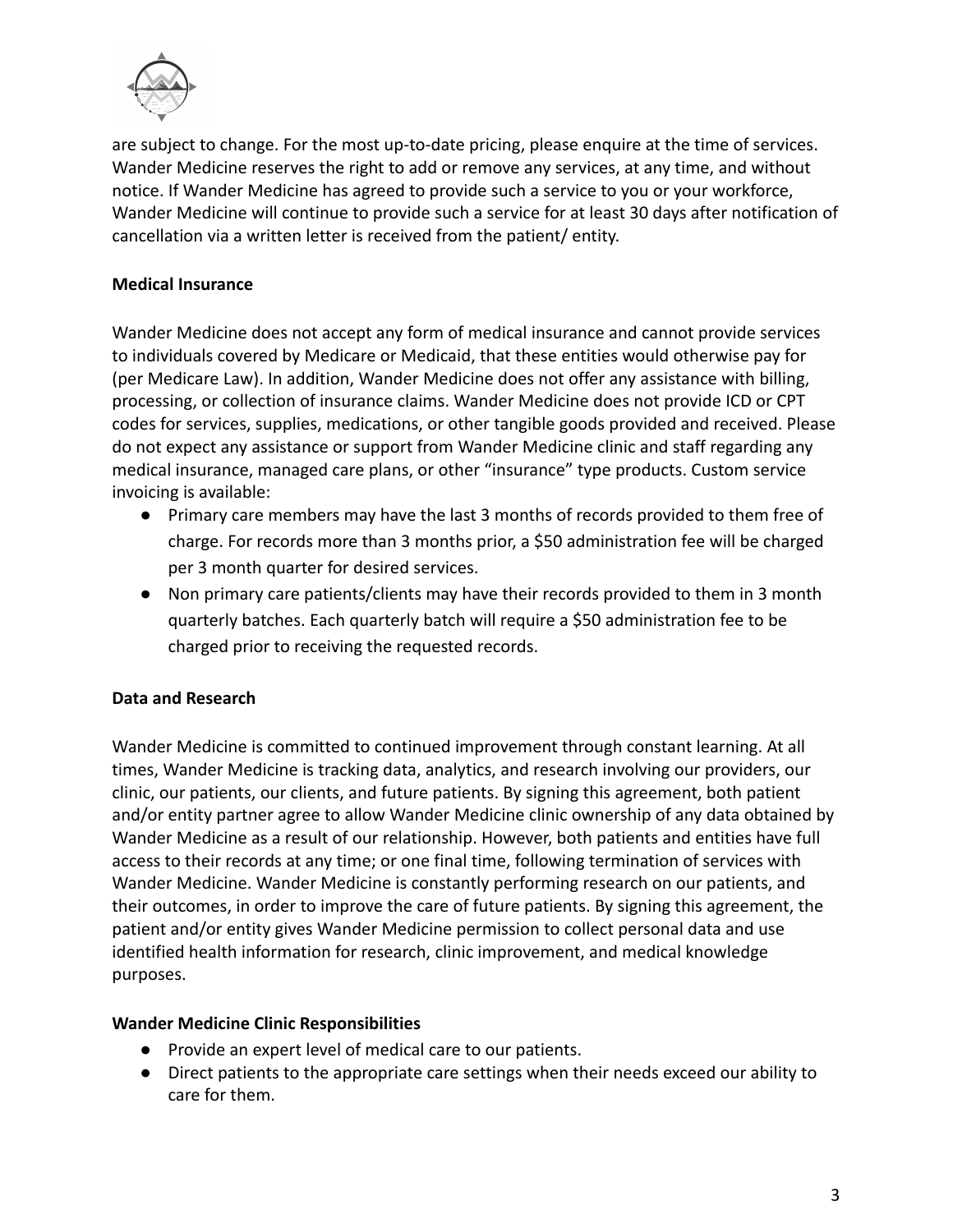

- Provide patients with full-cost transparency prior to any care rendered. Pricing information can be found on our website, wandermedicine.com.
- Provide patients with the risks and benefits of any intervention, prior to providing such an intervention.
- Constantly educate and better ourselves to facilitate the betterment of our patients and community.
- Advocate for noninvasive interventions whenever possible. This includes minimizing the use of medications and surgical procedures whenever possible.
- Never put financial gains or incentives above the health and well-being of the patients we hope to serve.
- Avoid partnerships with entities that put their financial gains above the health and well-being of patients in our current medical industrial complex.
- Be completely honest and transparent with patient and entity partners regarding health, prognosis, potential causes for adverse health problems, and any other parameters related to patient care.
- Agree to counsel patients and make health plans as Wander Medicine Providers would want such health plans and counseling to be performed on our own family members and other loved ones. This allows us to balance the benefits, harms, and financial implications of any medical decision.
- No practicing defensive medicine. This means Wander Medicine will not recommend escalation of care, additional testing, or excessive treatment solely to protect ourselves from future litigation. Wander Medicine will do what is clinically indicated at the time and inform patients regarding any risks to the best of our ability. Medical problems and adverse health outcomes are unpredictable and occur even in the presence of optimal medical care. Wander Medicine asks both patients and entity partners to be aware of this and have reasonable expectations regarding clinical outcomes, safety, risk, and liability.
- Help to better our patients, employees, community, and environment.

## **Patient Responsibilities**

- I agree to pay for the care I receive at the time of service, knowing that Wander Medicine does not accept any forms of medical insurance.
- Patients covered by Medicare and Medicaid cannot receive care at Wander Medicine, for services which these entities would otherwise pay for. It is the patient's responsibility to confirm with Medicare and/or Medicaid regarding pay for a given service, diagnostic, lab, vaccine, medication, and/or treatment before seeking care at Wander Medicine clinic. Patients with Medicaid or Medicare will be denied service in most instances,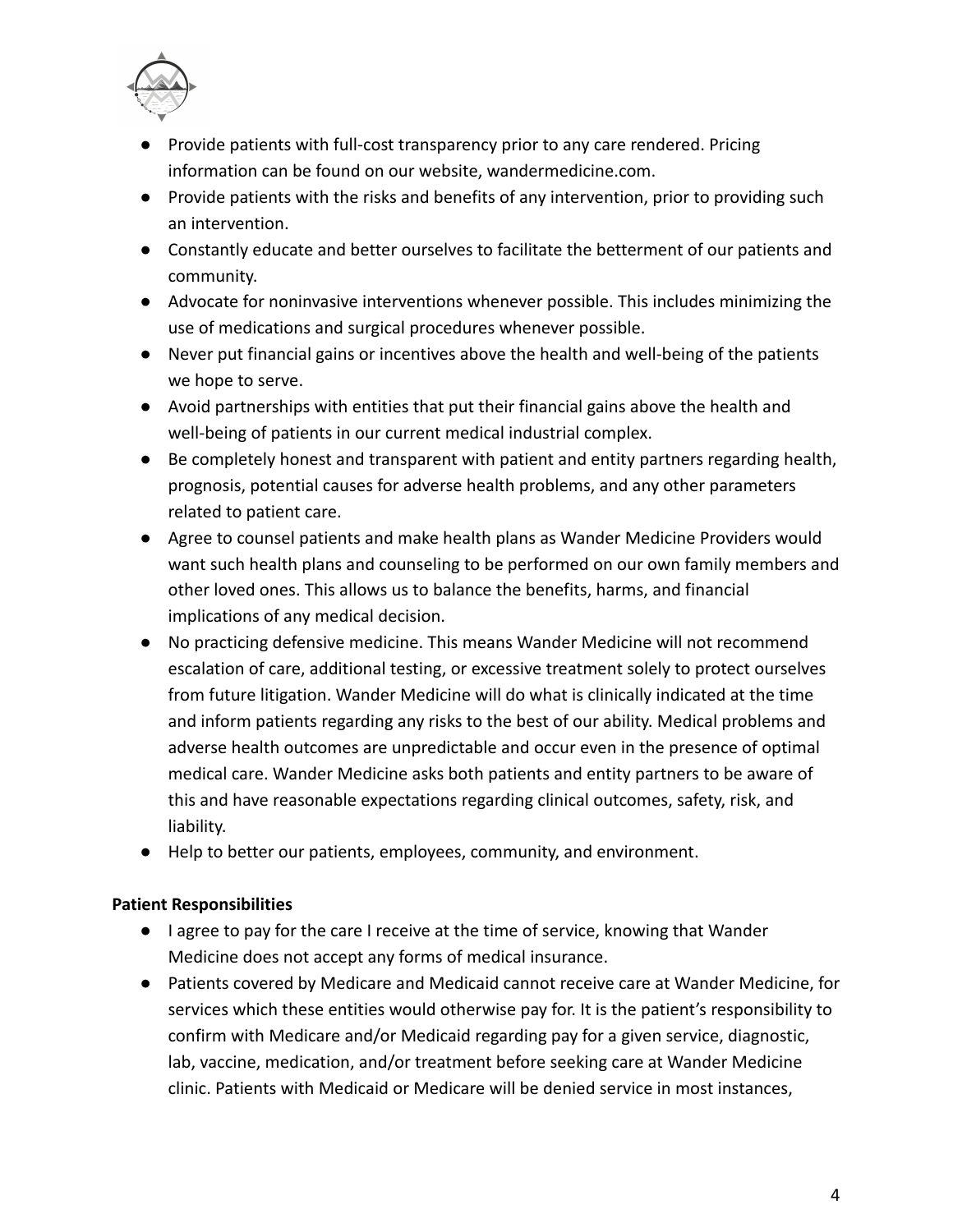

except for travel health and a few other selected services, which these entities do not cover.

- The patient agrees to pay the \$50 "No Show" fee should they schedule an appointment and fail to cancel at least 4 hours before the appointment or arrive more than 10 minutes after their scheduled appointment.
- The patient agrees to disclose any and all health or health related issues they have to the extent of their knowledge.
- The patient agrees to provide any relevant past issues and outside medical records regarding their care. It is not Wander Medicine's responsibility to acquire the patient's past medical records.
- The patient takes responsibility for their records and their care. It is their responsibility to access and provide their records to those outside of Wander Medicine providing care for them.
- The patient is committed to understanding their medical problems and plans of care.
- The patient agrees to know and understand all of the medications which they are taking and what they are for. This includes prescription and over the counter medications as well as supplements, vitamins, minerals, and other non-prescription medicinal therapies.
- The patient agrees to follow the care plans provided to them and to be honest with the medical staff when they have deviated from the plan.
- The patient's understanding of their own health is paramount, and they understand that failure to do so will result in suboptimal care at Wander Medicine and outside health facilities.
- Any harm done to the patient, as a result of their failure to provide accurate health information, is the fault of the patient. They will not seek retaliation against or renumeration from Wander Medicine following such harm.
- It is the patient's responsibility to keep Wander Medicine updated on their personal and emergency contact information.
- It is the patient's responsibility to provide accurate payment information. Late payments over 30 days will accrue a 10% interest fee per month for all outstanding balances. If we do not receive payment within 60 days, membership will be up for termination and outstanding balances may be turned over to collections.
- The patient gives Wander Medicine permission to collect late payment via any means necessary and available.
- The patient understands that if they are dissatisfied with their care for any reason, they should contact the medical director, by contacting Wander Medicine during scheduled clinic hours.
- The patient understands that the Wander Medicine staff reserves the right to refuse any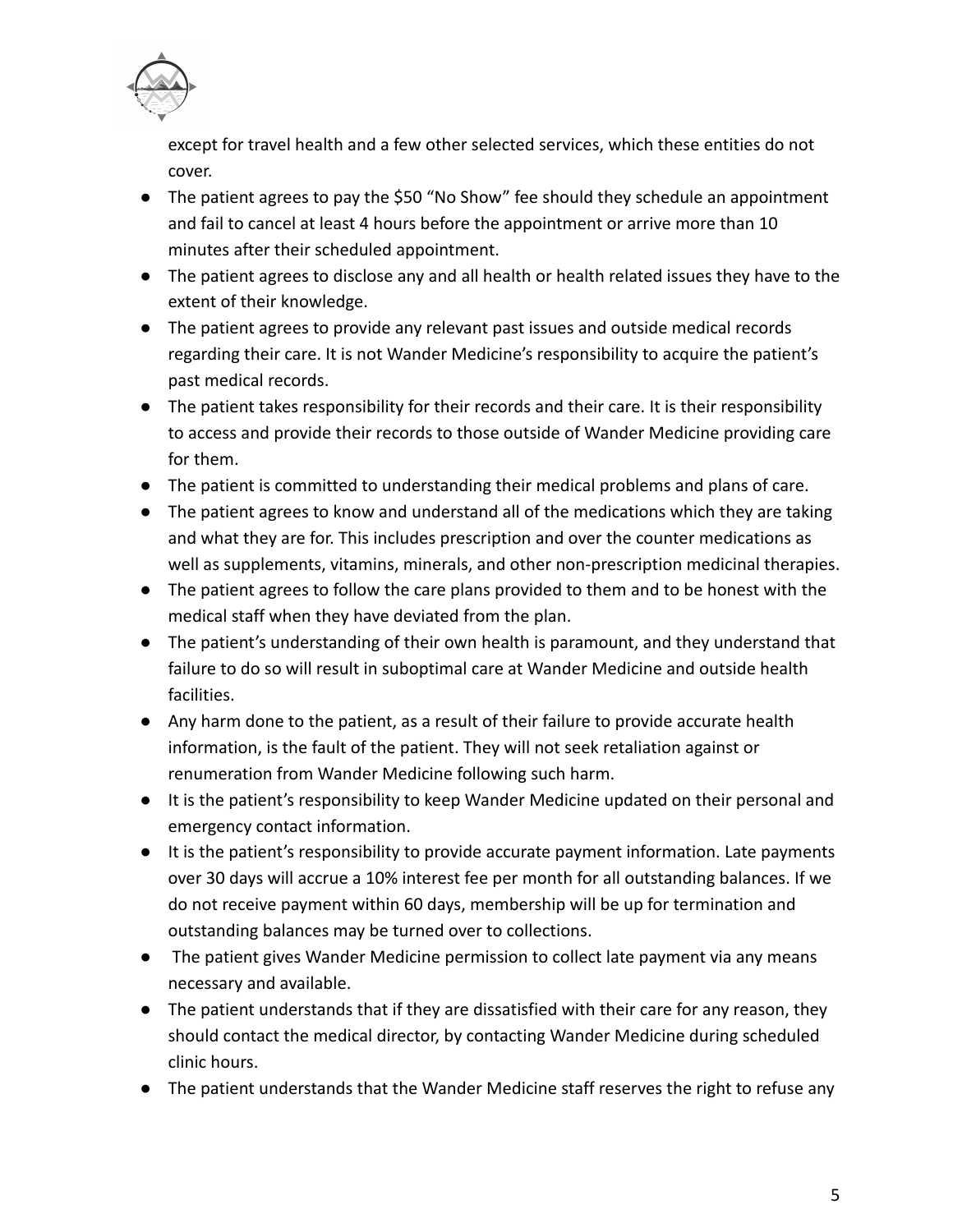

service at any time.

● The patient understands that the products listed on the Wander Medicine website are for informational purposes only and are not intended to diagnose, treat, cure, or prevent any disease or illness.

# **Occupational and Other Entity Partner Responsibilities**

- **●** Care deeply about the health and wellness of your employees, contractors, and workforce.
- **●** Supply your workers with ample protective equipment and work environments that will not endanger their long and short-term safety.
- **●** Agree to follow the surveillance protocols recommended by Wander Medicine and agree to disclose whenever failure to meet surveillance protocols occurs.
- **●** Agree to follow regulations as set forth by OSHA (Occupational Safety and Health Administration).
- **●** Pay Wander Medicine as negotiated, within 1 week of being invoiced. If payment is not received, a late fee will be assessed. Unpaid invoices will continue to accrue interest.
- **●** If payment occurs on a recurring basis or by due date and payment is missed by > 1 week, a late fee will be assessed. Unpaid fees will accrue interest.
- The patient agrees to pay the \$100 "No Show" fee should they schedule an appointment and fail to cancel at least 4 hours before the appointment or arrive more than 10 minutes after their scheduled appointment.

## **Direct Primary Care Membership Agreement**

- **●** Each membership must be paid monthly or annually. Any payment missed will result in a late fee and unpaid fees will accrue interest. In the event that 2 payments are missed, Wander Medicine reserves the right to remove the patient's membership privileges.
- **●** Members may cancel their membership at any time. In order to cancel, the "Membership Cancellation Form" must be filled, signed, and returned to Wander Medicine clinic. Payment and canceling policies also apply to the Infusion Membership.
- **●** Membership provides around-the-clock access to medical care. If a patient abuses access by not participating in their own care, contacting the clinic or its providers unnecessarily and repeatedly (per the "How to Member Phone", being dishonest with providers, missing more than 2 appointments without notification, engaging in rude or inappropriate behavior to the staff at Wander Medicine, or any other offense that could be seen as abusive to the clinic or its providers, such patient will lose their membership and any privileges associated with membership.
- **●** Contacting providers, between the hours of 7 PM and 7 AM, is for urgent matters and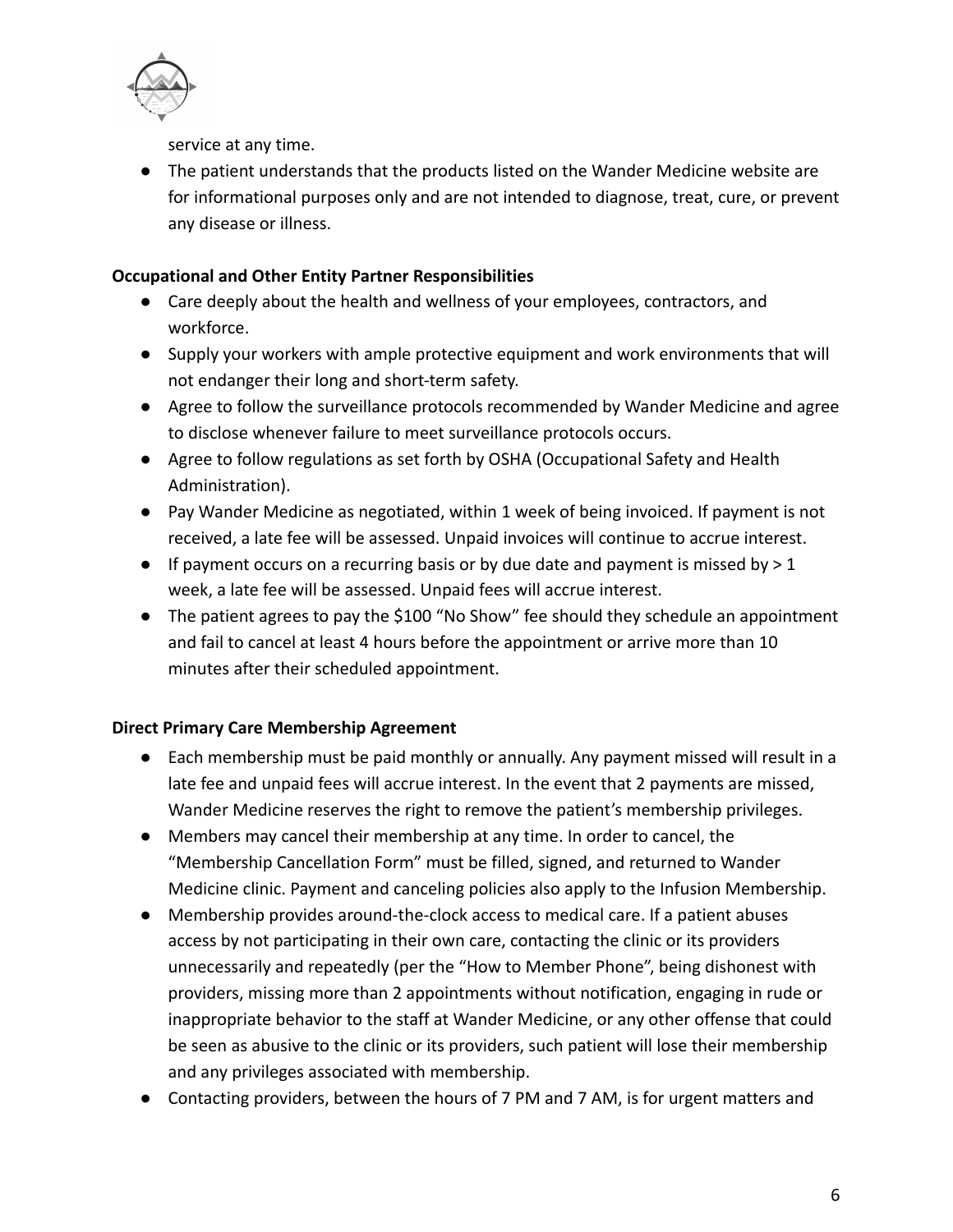

emergencies only. If care cannot wait until the following morning, or if the patient is considering visiting the emergency department, please call the on-call provider. Patients who contact providers between 7 PM and 7 AM more than 2 times for non-emergent problems, may lose their membership at the full discretion of Wander Medicine clinic.

- **●** Wander Medicine reserves the right to deny any patient membership for any reason, based on the sole discretion of the providers.
- **●** The patient agrees to inform Wander Medicine immediately if the clinic or its providers have caused them harm or dissatisfaction in any way. We pride ourselves on constant improvement. If you are unhappy with your membership, please let us know why so that we can improve your experience in the future.

#### **Occupational and Travel Medicine**

Keeping individuals and patients healthy and safe in potentially dangerous or foreign environments is Wander Medicine's principle goal with regard to occupational and travel health. Any time a person enters a hazardous or unknown environment, considerable risks are inherent and often unavoidable. Workers, travelers, and entity representatives must accept these risks, any subsequent harms incurred, or any other unforeseen effects (positive, negative, or life ending) in their entirety. By signing this form, both the patient and any entity representing them agrees to disclose all potentially hazardous exposures, working environments, working practices, activities, travel plans, adventure plans, and/or any other potentially dangerous people, places, or things that could affect the safety of the worker or traveler. Failure to fully disclose potential hazards will result in suboptimal care. Workers, travelers, entity representatives, and anyone else signing this form, take responsibility for any dangerous hazards encountered. Wander Medicine will try to minimize dangers and provide surveillance regarding adverse health effects as a result of such dangerous hazards, to the best of our ability. These hazards and any subsequent health effects, including death, loss of limb, life changing illness, or disease - both physical and mental, are the sole responsibility of the individuals and/or entities signing this form.

# **Consent to Receive Vaccination, Laboratory Testing, Infusion Therapy, Medical Therapy, or Procedural Therapy Provided in Clinic, or Outside the Clinic, on Wander Medicine's Behalf**

Wander Medicine provides diagnostic testing, body fluid acquisition for laboratory testing, medications, infusions, vaccinations, and procedural care to its patients. Any time any diagnostic or treatment is administered to a patient, inherent risks are present. Wander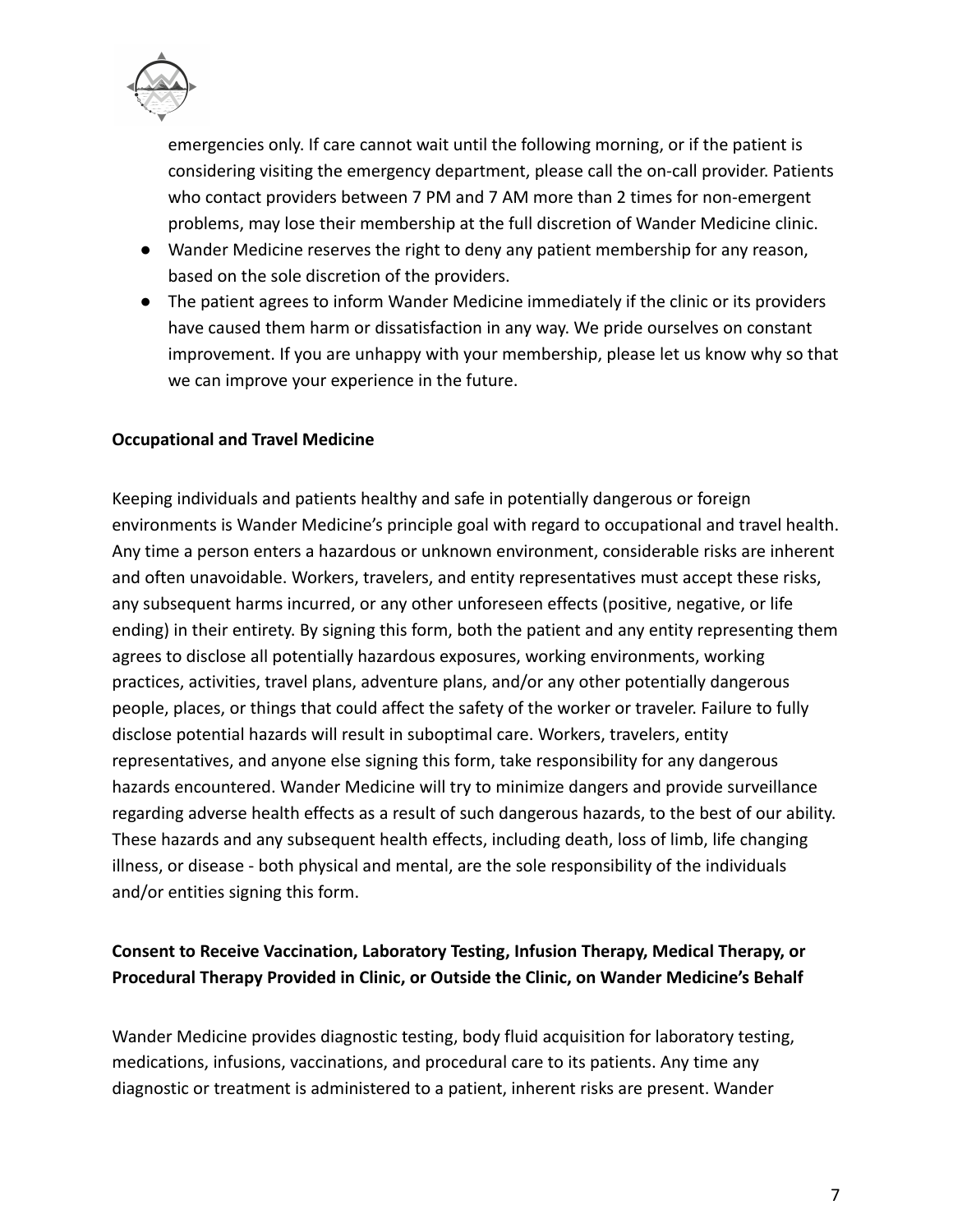

Medicine will do everything we can to minimize risk and adequately inform patients of such risks. Wander Medicine will utilize medications, infusions, vaccinations, and procedures known to provide benefit, for which risks are acceptable both to providers and patients. By signing this form, the patient agrees to accept all of the benefits, risks, and adverse outcomes associated with any diagnostics, medications, infusions, injections, vaccinations, procedures, or other hands-on care received while at or under the care of Wander Medicine which can include but is not limited to: dizziness, bleeding, damage to internal organs or other body tissues, nausea, bruising, headache, fever, swelling, and/or infection. If the patient develops any symptoms at any time following their care at Wander Medicine, they agree to contact their primary care provider or present to the hospital.

## **Payment Agreement**

At Wander Medicine we pride ourselves as being as transparent, fair, and affordable as possible. We welcome people from all walks of life to be a member of our practice. We agree to keep the patient informed at all times of price changes and are willing to work with them to make healthcare affordable. All credit card information will be kept confidential and no one will have access to the patient's account but the medical staff at Wander Medicine.

- The patient understands that Wander Medicine does not accept any insurance, including Medicare and Medicaid, or bill out to any third party.
- The patient understands that all payments are due at the time of service and will be charged a \$20 fee for any declined credit card or billing issues in the future.
- The patient agrees to pay the \$50 (\$100 for Occupational Physicals) "No Show" fee should they schedule an appointment and fail to cancel at least 4 hours ahead of time or arrive more than 10 minutes after their scheduled appointment. A second missed appointment will result in a \$50 "second No Show" fee. Three missed appointments will most often result in termination of membership. If a patient who is not a member misses 3 or more appointments they will no longer be allowed to schedule visits at Wander Medicine.
- You may request a free copy of your medical records within 30 days of the Membership Cancellation effective date or within 30 days of your last appointment at Wander Medicine clinic. After 30 days, there is a \$25 fee for each additional copy of your medical records.